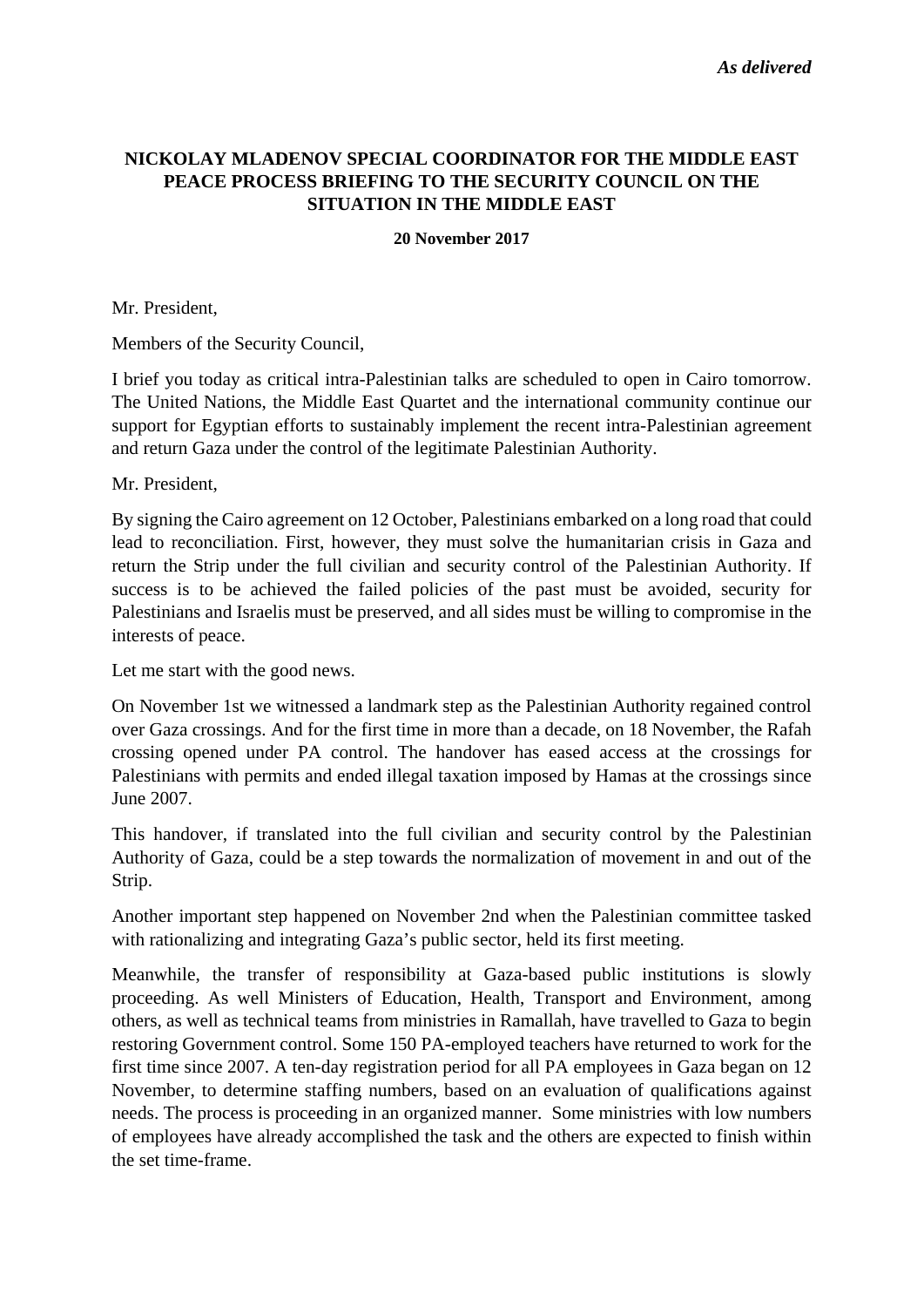I encourage all sides to use tomorrow's Cairo meeting to reinforce their commitment to a gradual process of implementing the Cairo agreement, and to ensure that positive momentum is sustained through upholding commitments and ensuring follow-up.

Mr. President,

Regrettably there are also some not-so-good news. Despite progress in implementing the Cairo agreement, Gaza residents have not seen any improvements to their daily lives.

The lack of electricity has been devastating for basic services. Power outages of 18 to 20 hours a day continue; most of the population has access to piped water for only 3-5 hours every five days; untreated sewage continues to flow into the Mediterranean Sea at catastrophic levels; 45 per cent of essential drugs and medical supplies have now reached zero stock in Gaza.

Only the most critical health, water and sanitation facilities are functioning thanks to donorfunded emergency fuel distributed by the United Nations.

As the Palestinian Government seeks to return to Gaza, it should take immediate action to reverse measures that add to the burden of Palestinians living there.

The UN 2017 Gaza Humanitarian Appeal called for \$25 million in new funding to meet the most critical priorities – \$10.8 million remains unmet. I urge donors to support this appeal to save lives.

Last week Norway, as Co-Chair of the Ad-Hoc Liaison Committee (AHLC), convened a donor meeting in Ramallah to discuss how to support returning Gaza under PA control.

The discussion focused on three themes. First, the need to immediately alleviate the humanitarian situation on the ground, namely, by increasing electricity supply to at least precrisis levels, and accelerating the delivery of projects that have direct impact on the lives of Gaza's residents. The Quartet Envoys have already tasked the Office of the Quartet with producing a list of projects that can be expedited. I encourage donors to do the same. These actions are necessary to sustain support for the Cairo-led process on the ground.

Second, the donors also discussed the need to see a realistic plan by the Palestinian Authority on how it intends to take up its responsibilities in Gaza, which the international community can support financially and technically.

Thirdly, our common goal remains the return of the Palestinian Authority to Gaza. Difficult issues, including security and putting all weapons under Government control, rule of law and the functioning of the judiciary, civil service reform and other complicated challenges, will have to be dealt with in step-by-step manner.

Mr. President,

Turning to broader dynamics on the ground, I welcome the restoration of full security coordination between Israel and the Palestinian Authority, publicly announced on 8 November. This is a positive as coordination is critical to the security of Israelis and Palestinians alike.

In a very worrying development, on 30 October the Israeli Defense Forces uncovered yet another tunnel that extended from Gaza into Israel. During the operation, at least 12 Palestinian militants were killed underground.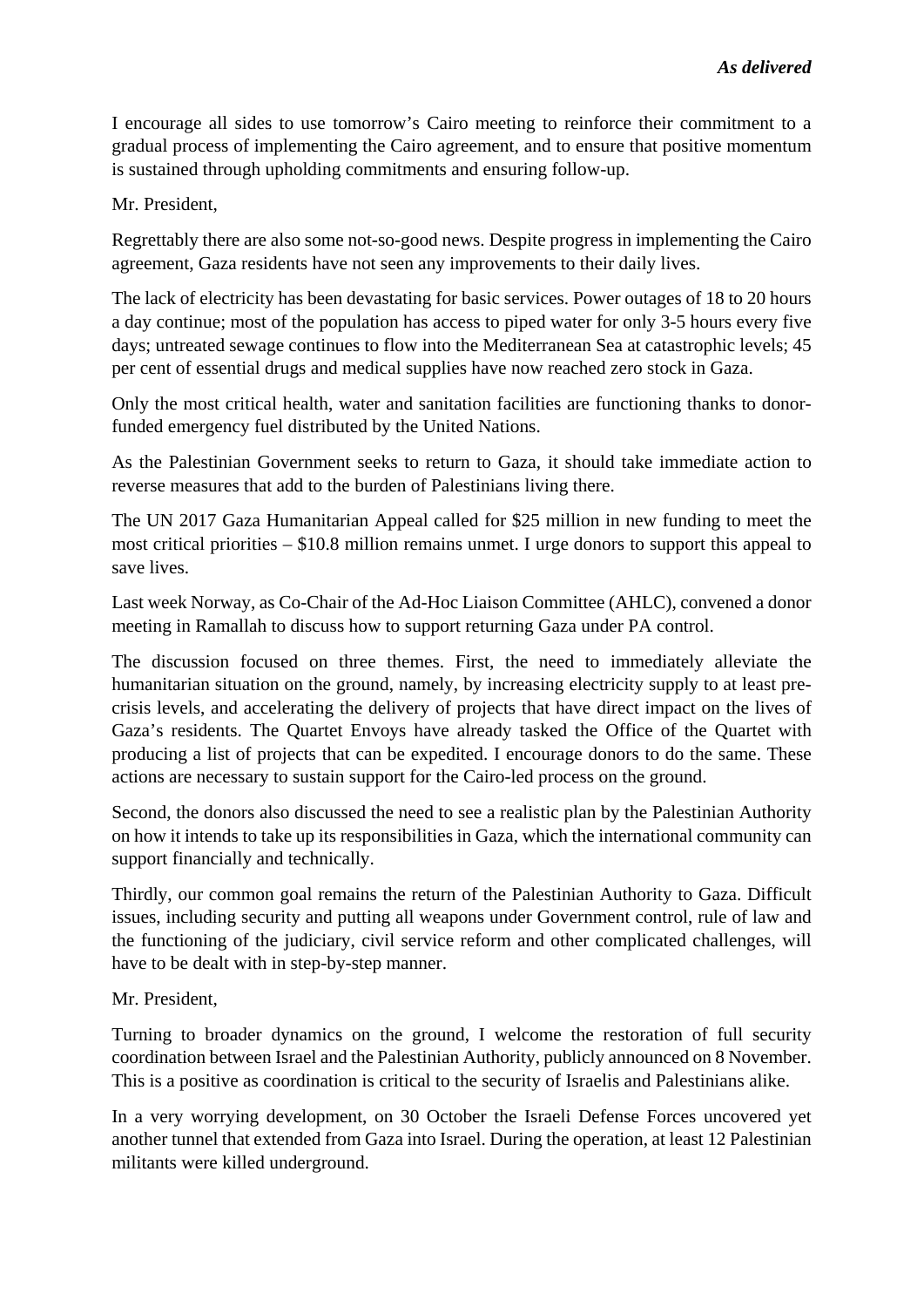According to statements by a spokesperson for Islamic Jihad, the group's aim in constructing the tunnel was to "kidnap Israeli soldiers" and it also stated that it will continue to pursue this goal.

Mr. President,

I call on the international community to join the UN in condemning the continued construction of tunnels and such reckless statements. At a time when Palestinians in Gaza – who have lived with closures for a decade, who have survived three conflicts, and have had to struggle to merely exist – are seeing hope for the future, such actions and statements risk a dangerous escalation that could destroy the prospects for intra-Palestinian reconciliation.

In other developments, on 31 October, a 25-year-old Palestinian man was shot dead by Israeli Security Forces while in his car near a West Bank settlement. The Israeli authorities launched an investigation after an initial IDF probe indicated that the driver did not appear to have been attempting a vehicular attack when he was killed.

On 17 November, two Israelis were injured in a ramming attack in the West Bank; the Palestinian driver was shot and injured also by the security forces.

Violence and incitement remain one of the hallmarks of the conflict and need to be addressed in order to rebuild trust between both sides.

Mr. President,

Turning to the question of settlements, Israeli planning authorities approved building permits for at least 418 housing units in the East Jerusalem settlements of Gilo and Ramat Shlomo. They also issued a conditional approval of 178 housing units in the settlement of Nof Zion located in the East Jerusalem neighborhood of Jabel Mukaber.

On November 10<sup>th</sup>, the Israeli Prime Minister pledged to advance \$226 million for the construction of infrastructure in the occupied West Bank that improves the connectivity of settlements to Israel potentially facilitating their expansion.

The UN considers all settlement activities illegal under international law. They constitute a substantial obstacle to peace and should cease.

Legislative action that undermines the viability of the two-state solution also continues, as the Knesset considers a legislative amendment that would require a majority of 80 out of 120 members for any transfer of territory currently included in Israel-defined municipal boundaries of Jerusalem to a "foreign entity".

Against this background Israeli authorities demolished or seized 30 Palestinian structures, displacing 53 persons, including 31 children across the occupied West Bank, including East Jerusalem. Three Bedouin herding communities in Area C, including Ein al Hilwe, Um al Jmal, and Jabal al Baba, are at risk of having a total of 520 structures demolished after receiving "removal of property" orders in recent weeks.

Of particular concern are donor-funded structures serving as schools threatened with demolition.

Mr. President,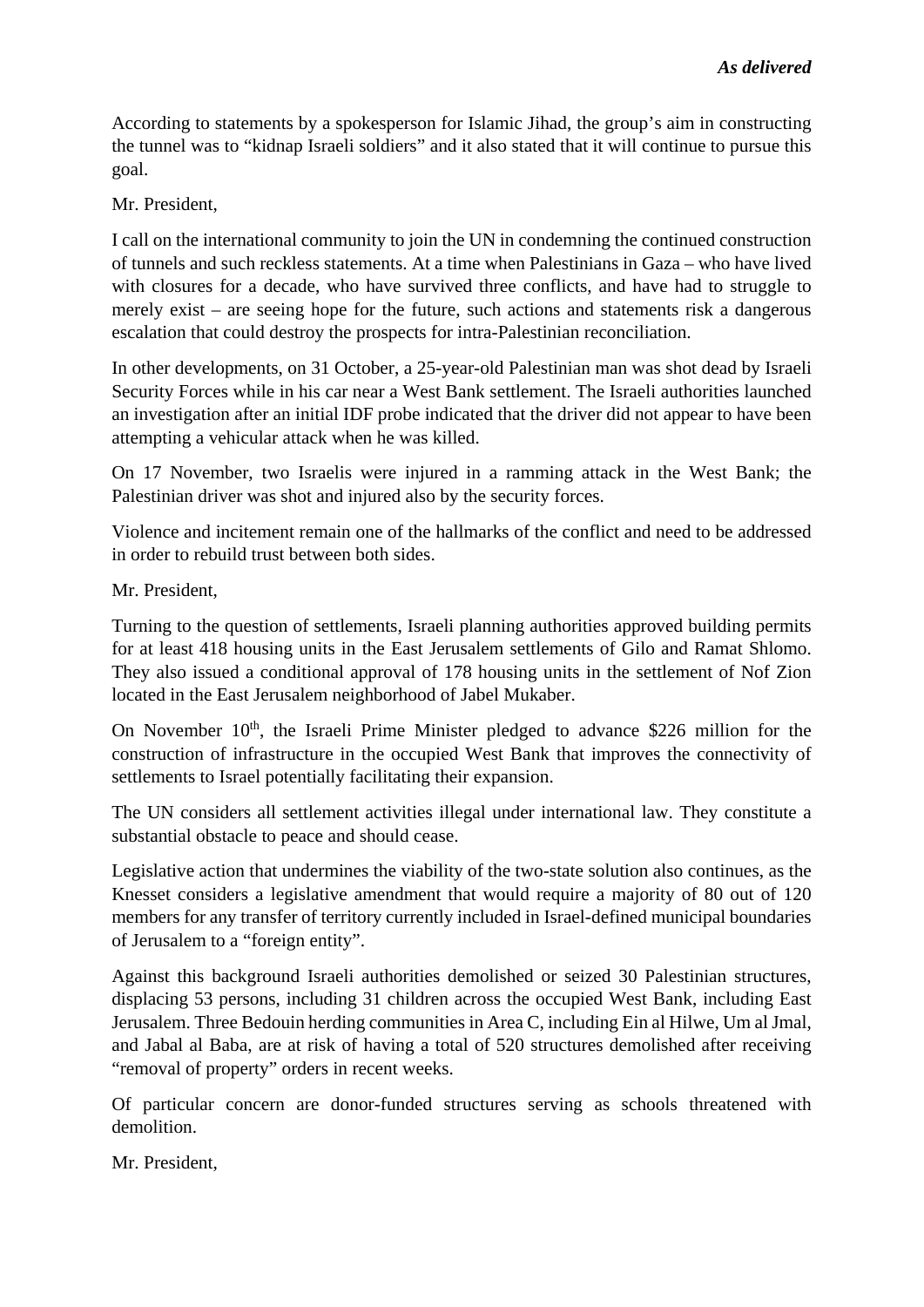Turning very briefly to Lebanon, Prime Minister Hariri's resignation, while on a trip to Saudi Arabia on 4 November, shocked Lebanon and the region. While new uncertainties have arisen, the people of Lebanon have united behind President Aoun's call for Hariri to return. Following the Secretary-General's statement of 5 November, international statements of support for Lebanon's security, stability, sovereignty and independence has been issued at the highest levels. Prime Minister Hariri is now in Paris and expected to return to Lebanon this week.

Officer-in-Charge of the Office of the UN Special Coordinator for Lebanon, my colleague Philippe Lazzarini, is scheduled to brief the Council on 29 November.

The security situation on the Golan remains of concern. Fighting between the Syrian Arab Armed Forces and armed groups, as well as between different armed groups, in parts of the areas of separation and limitation on the Bravo side continued. In recent weeks, there were reported incidents of spillover fire from the Bravo to the Alpha side and retaliatory fire across the ceasefire line. These developments undermine the 1974 Disengagement of Forces Agreement and have the potential to escalate tensions and jeopardize the long-standing ceasefire between Israel and Syria.

Mr. President,

Let me close with a few observations on Palestinian unity efforts.

I again commend Egypt for its leadership throughout the process.

Many previous attempts to bridge the Palestinian divide have failed. We cannot allow this current effort to become another missed opportunity.

From the outset, I have consistently engaged with Egypt, the Palestinian Authority, the region and all stakeholders. Everyone understands that failure today will destroy hope for the foreseeable future. That division damages the Palestinian cause for statehood.

Two million Palestinians in Gaza have high hopes that the Government's return will improve their lives. After living in abject misery under Hamas control and locked in by the closures, their situation is close to exploding.

With all the difficulties inherent in the Egyptian-led process and concerns about the timing and modalities of the Palestinian Authority's assumption of full civilian and security control of Gaza, the process must not be allowed to fail. If it does, it will most likely result in another devastating conflict. Whether that conflict would be triggered by a meltdown of law and order in Gaza, by the reckless action of extremists or by strategic choice the result will be the same – devastation and suffering for all. This cycle must be avoided at all costs.

All of us, especially Palestinian leaders, Israel and the international community, have an important responsibility to advance the peace efforts. In this context, I am concerned about the implications of the latest developments related to the PLO representative office in the US. Only through constructive dialogue can we hope to advance peace and I call on all parties to remain engaged in the peace efforts.

I believe and hope that a genuine change in Gaza, including full security control by the Palestinian Authority, would contribute to restoring confidence in the feasibility of a comprehensive peace agreement. This is a Palestinian-owned process. All Palestinian factions must seize this opportunity to open a new page for their people.